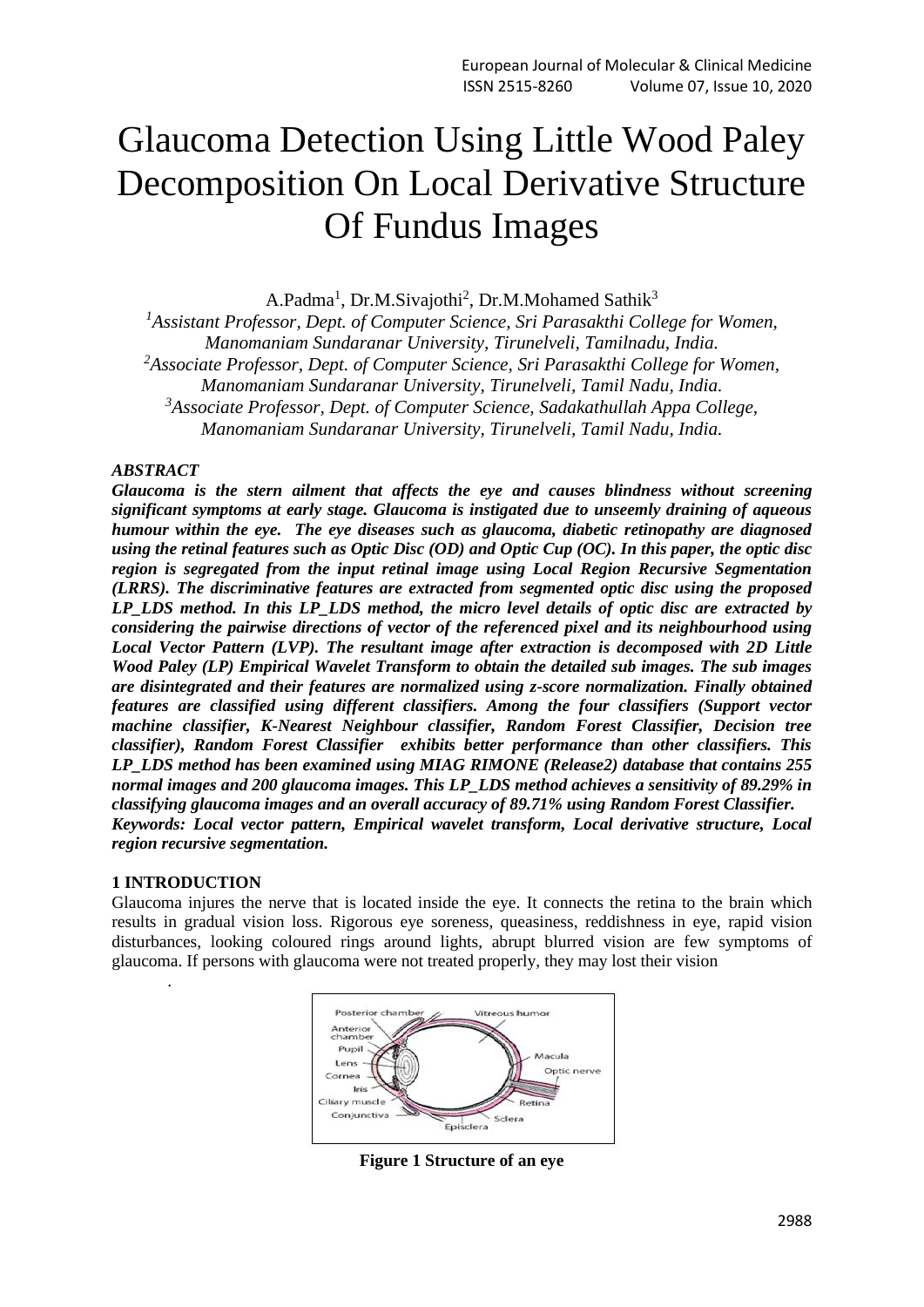The optic disc is the primary portion of the optic nerve. When the person is affected by glaucoma, the fluid drains slowly which leads to rise of pressure inside the eye. When this pressure is not brought under control, it affects the optic nerve and its associated portion of the eye.

#### **2 RELATED WORK**

[N. D. Salih,](https://www.tandfonline.com/author/Salih%2C+N+D) [Marwan \[](https://www.tandfonline.com/author/Saleh%2C+Marwan+D)1] presented a technique in which the optic disc is segmented automatically from colour fundus images. This process involves three main phases such as finding the location of OD, preprocessing and separating the OD region from fundus image. The position of OD was determined using FFT(Fast Fourier transform)starting from the initial pixel located on the optic disc. The primary pixel along with neighbouring pixels were utilized as a key for the region growing technique which ends in the process of dividing the image into segments . [Artem Sevastopolsky](https://arxiv.org/search/cs?searchtype=author&query=Sevastopolsky%2C+A) [2] presented an global approach for automated segmentation of OD and OC. The regions of OD and OC are recognized accurately by acquiring the discriminative features using the architecture of U-Net convolutional neural network. Fengshou Yin [3] presented a numerical type technique to isolate OD and OC using Circular Hough Transform.The binary edge map was considered as an input and the shapes are recognized. A innovative adaptive method was introduced by DanielWelfer [4] using mathematical morphology for locating the OD position and OD boundary from retinograph images.

A modern system was suggested to identify the OD and optic cup (OC) by Baidaa Al-Bander [5]. The prime focus of this DenseNet CNN process was based on pixel classification. The boundaries of OD and OC are achieved and CDR ratio was computed to detect glaucoma.Jefferson Alves de Sousa [6] proposed a method to examine the structure and features of the OD region to determine glaucoma using a texture operator (Local Binary Pattern ). The texture features are classified based on support vector machine.

Shishir Maheshwari [7] presented a methodology to identify glaucoma. In this method, the image and its correntrophy characteristics are extracted from EWT elements and are categorized on the basis of value feature selection process. These characteristics are utilized for classification of retinal fundus images using Least Square Support Vector Machine. M.Esmaeili [8] presented a technique to detect OD from fundus images. The magnificent candidate lesions in the image are extorted using digital curvelet transform and the curvelet coefficients of retinal images are obtained. The vivid lesions map image is constructed to distinguish between exudates and OD. Mohamed Saleh Miri [9] proposed an intermodal model to implement the additional information from retinal images and the device spectral domain optical coherence tomography to segment the OD and disc boundaries. Suraya Mohamed [10] proposed a paper for OD segmentation in retinal images based on texture dimensions.

Mailo Claro [11] presented a methodology which includes acquisition of images, OD identification, attainment of texture from different color models and classification. The texture features from OD region were obtained using GLCM in different color models. P.V. Rao [12] proposed a method in which the features related to structure and energy are pondered and examined to label the retinal fundus image as glaucomatous. The extracted texture features are implemented to neural network for efficient classification. Finally Naive Bayes classifier was utilized to classify the image. Ali Mohamed Nabil Allam [13] presented a method in which the retinograph image was changed to  $L^*a^*b$ colorspace in order to decompose the color quality information of the image. Based on the information of unsupervised k-means algorithm, the retinal image was split up into five separate groups. The image with brightest average intensity was chosen. The threshold value was computed using statistic based metrics. The image with relative brightness was preserved. Finally the OD was identified from the threshold image. Nataraj A. Vijapur [14] presented a method in which the energy features are extracted from retinal fundus images using discrete wavelet transform that can be used to recognize glaucoma. The OD was extracted using disc prediction method and the OC was segmented using watershed segmentation and CDR was calculated. Both techniques are utilized for the detection of glaucoma.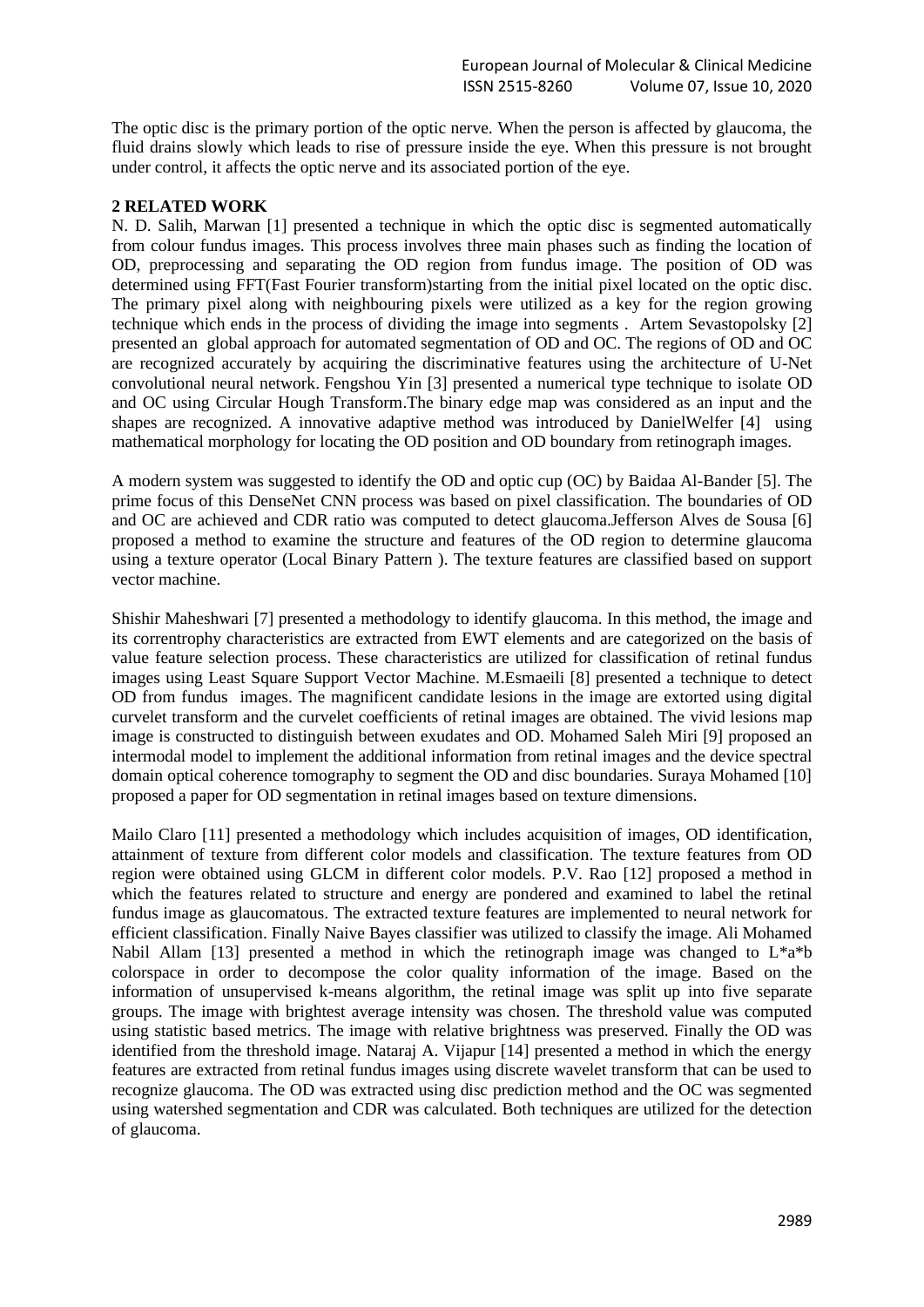Many papers are presented for texture feature extraction. Timo Ahonen [15] presented a new and proficient technique for representing facial image based on Local Binary Pattern (LBP) as in [16]. Kew-chin Fan Hung 17] proposed a method in which the difference in value between the referenced pixel and the closest pixel is computed from various directions. Jenitta [18] presented a feature extraction approach in which the texture features in the retinal images are extracted using Local Pattern Descriptor(LPD) and Gray Level Co-occurence Matrix (GLCM). Local Mesh Co-occurence Pattern (LMCoP) was constructed from fusion of local mesh pattern with GLCM and Local Vector Co-occurence Pattern (LVCoP) was generated from the combination of local vector pattern along with GLCM.Local Mesh Vector Co-occurence Pattern was created by concatenating both LMCoP and LVCoP and was utilized for further feature extraction. An image processing algorithm was proposed by Loretta Ichim [19] based on adaptive local texture analysis considering different features. These features are acquired from co-occurence matrix, the fractal dimension and blood density. Retinal images are decomposed into patches using sliding box method. By applying pre processing techniques, regions with different intensities and sound are obtained. A method which is the combination of voting scheme and sorting procedure was implemented to identify the OD. Seema Tukaram Kamble [20] proposed a method to identify glaucoma in which a classifier model was utilized to find OD region.

Cheng Wan [21] proposed a technique in which the features are extracted using convolutional neural network. Several layers included in neural network are trained for the localization of optic disc region. The candidate pixels in the OD region was arranged based on threshold value. The center of gravity among the pixels are computed and the OD region was identified for the detection of glaucoma. Qaisar Abbas[22] presented an approach for the identification of glaucoma. Using multilayer and Deep belief network the deep features are acquired. The images are classified as glaucoma and nonglaucoma using softmax classifier. Marcos Vinícius Ferreira[23] proposed a technique for computerized identification of glaucoma using deep learning and texture attributes via phylogenetic diversity indexes. Andres Diaz-Pinto[24] presented a novel retinal image synthesizer and a semisupervised learning approach to diagnose glaucoma anchored in Deep Convolutional Generative Adversarial Networks. Yunshu Qin[25] stated an innovative disc-aware ensemble network which includes deep hierarchical context of retinal fundus images and optic disc region to detect glaucoma.

#### **3 METHODOLOGY**

The image features are extracted from the segmented OD image, using local vector pattern. The local vector pattern applied image components are decomposed using Little Wood Paley in empirical wavelet transform. The correntropy features that are used to assess the dissemination of texture in the disintegrating image elements are acquired. The obtained attributes are chosen applying Student's t-Test algorithm and are synchronized using z-score normalization. Then the features are classified by K-Nearest neighbour, SVM, Decision tree and random forest classifier.



#### **3.1 PREPROCESSING**

The RGB retinal fundus image is taken as input. Among the colour RGB image, only the green channel was extracted and it is cropped using directional matched filtering to find the rough location of OD. The 9x9 template is taken in order to crop the OD region and it is resized using bilinear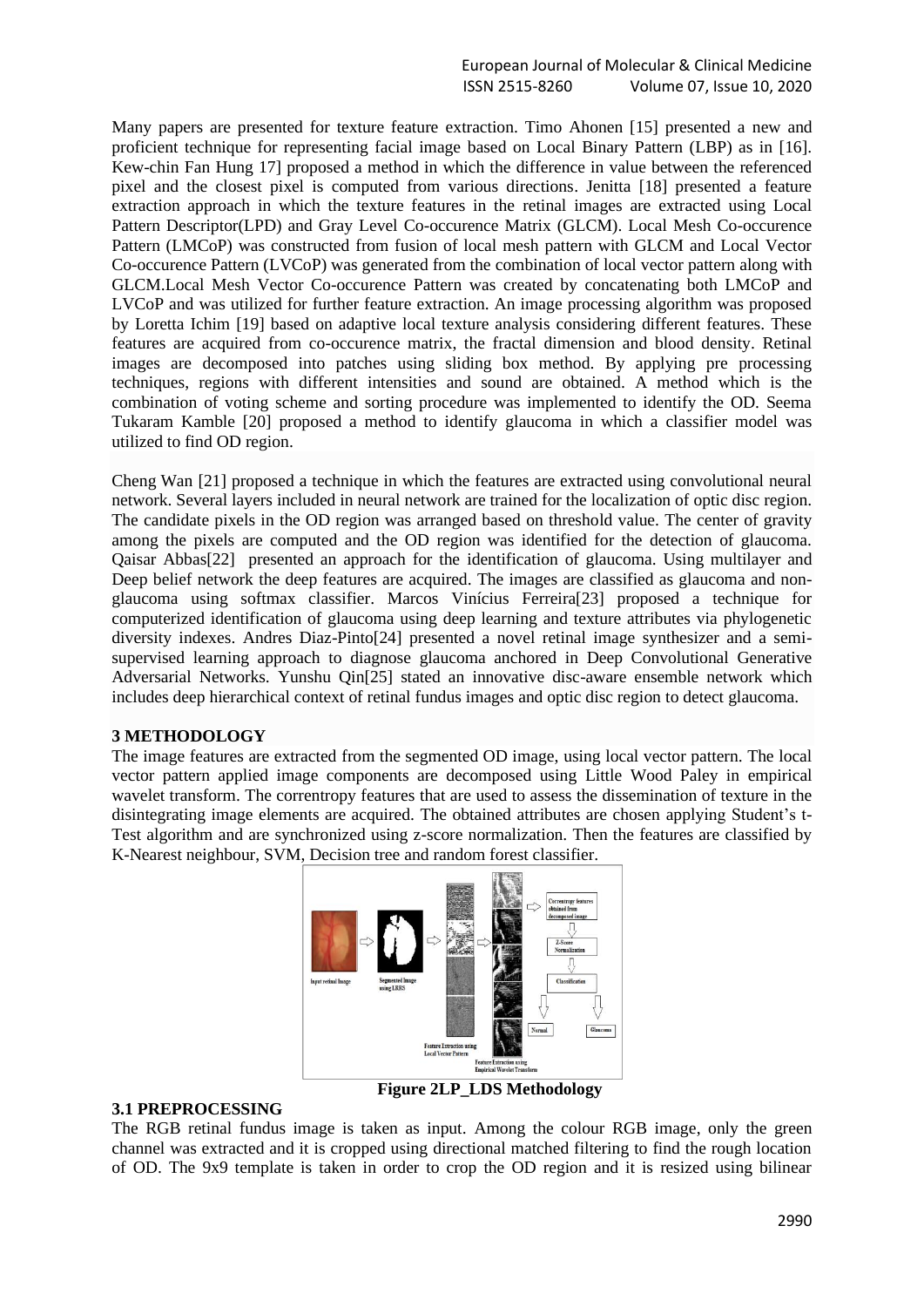interpolation to sizes 241x81, 361x121, 481x161 and 601x201 to match the structure of the vessel region at different scales. The differences between the four templates were found and vessel direction map (VDM) is calculated. Thus the least accumulated difference is selected as cropped OD region. ROI Image that is needed for future diagnosis is obtained to impart the highest quality results and enhance the speed of processing. As the OD region seems to be more dissimilarity alongside the backdrop in the red channel, the red channel in the ROI figure is detached.

The Median filter was implemented on the separated red channel of ROI image. The Median filter was implemented in order to reduce noise and to preserve the edges of OD. In Median filtering, the neighbouring pixel values are sorted according to intensity and the middle value becomes the output value for the pixel under evaluation. Existence of blood vessels in the image leads to inaccurate OD boundary segmentation. To avoid such inconvenience, it is required to eliminate the blood vessels. Morphological operations such as close and open are utilized to remove blood vessels. The opening morphological operation was implemented on the image to smooth the contour of OD and to remove the blood vessels (objects) which appear too small to contain the structuring element.

LRRS Algorithm

- $\triangleright$  Consider a Region set R<sub>p</sub> where p=1...z
- $\triangleright$  Initialize the area as N<sub>p</sub> where p=1....k
- $\triangleright$  Calculate mean intensity for each region
- $\triangleright$  Calculate global threshold  $T_g$
- $\triangleright$  Truncate region whose mean intensity is greater than  $T_g$ .
- $\triangleright$  Merge the remaining adjacent regions to form new region.
- $\triangleright$  Calculate the number of intensity values (V) and area A(R) for each merged region.
- $\triangleright$  Find the upper bound of the candidate region.(T<sub>area</sub>).
- $\triangleright$  Check the condition whether area of merged region A(R)>T<sub>area</sub> and V>2.
- $\triangleright$  If the condition is true split the region into sub region using mean values and assign these regions to candidate region.
- ➢ Continue the split and merged process till there is no region satisfying the condition.



**Figure 3 Local Region Recursive Segmentation**

Using LRRS algorithm, the OD is deeply segmented.

#### **3.2 FEATURE EXTRACTION**

#### **A. Local Binary Pattern**

It describes the limited texture model of an image. Let us take a 3x3 pixel.

- Consider the cell 5 as centre pixel and the other eight pixels as neighbouring pixels.
- Find the variance between the value of centre pixel and the value of adjacent pixel in isolation.
- When the value of centre pixel value is greater than the value of neighbouring pixel, subsequentlymark as 0 or else mark as 1.

Applying weights in threshold table, we get

 $=1 \times 2^{0} + 1 \times 2^{1} + 1 \times 2^{2} + 0 \times 2^{3} + 1 \times 2^{4}$  +  $0 \times 2^{5} + 0 \times 2^{6}$  +  $1 \times 2^{7}$  $=1+2+4+0+16+0+0+128=151$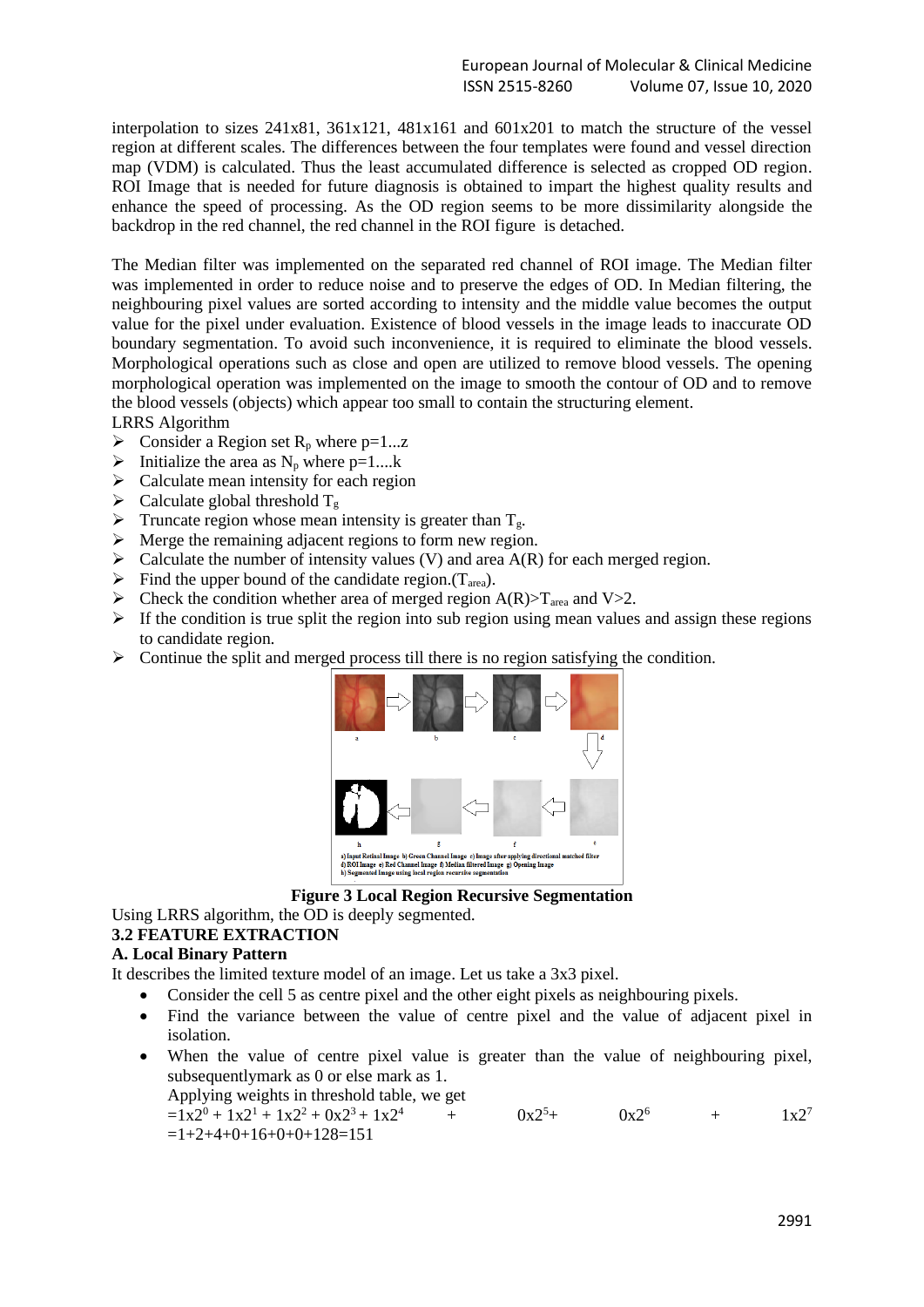Now the value 151 is replaced with the centre pixel value. The process is repeated till all the other pixels are replaced with new value using binary threshold and weights. This gives a feature vector for the entire window. In mathematical terms

# LBP<sub>R,M</sub>= $\sum_{p=0}^{p-1}$ s(n<sub>p</sub> – c<sub>p</sub>)2<sup>p</sup>, (1)

Where adjacent pixels  $n_p$  in each group is limited by its middle pixel value  $c_p$ .

#### **B. Local Vector Pattern**

Local Binary Pattern (LBP) is a elemental operator for extorting nano patterns without the consideration of viable neighbouring relationship. Local Tetra Pattern (LTrP) [26] generates minuscule patterns from parallel and perpendicular derivative directions equally. It creates large repletion and augmenting feature length. To resolve the shortcomings that is found in present local pattern descriptors, LVP is presented which generates the microscopic patterns obtained from both the directions of vector using Comparative Space Transform (CST) to extricate individual traits.

The local vector Pattern is utilized to compute the range of value among referenced and neighbouring pixel from various directions and distances to acquire the structure and texture details. CST enables to attain contrastive attributes.

A local sub-region R and the direction value of a vector is denoted as  $W_{\beta,d}(P_r)$ .

Let P<sub>c</sub> denote the referenced pixel marked with red in R,  $\beta$  as the index angle of the variation direction, and das the range among the referenced pixel and its neighbouring pixels with the direction of index angle. The direction value of a vector at the referenced pixel  $P_r$  can be described as

 $W_{\beta,d}(P_r) = (R(P_{\beta,d}) - R(P_r))$  (2)

| Local vector Pattern at different angles             |                  |              |                    |              |                      |                    |  |  |  |  |  |
|------------------------------------------------------|------------------|--------------|--------------------|--------------|----------------------|--------------------|--|--|--|--|--|
| <b>Figure 4 Sub bands using Local Vector Pattern</b> |                  |              |                    |              |                      |                    |  |  |  |  |  |
| $Q_{135^{\circ},3}$                                  |                  |              | Qoo.3              |              |                      | $Q_{45^{\circ},3}$ |  |  |  |  |  |
|                                                      | $Q_{135',2}$     |              | $Q_{90^{\circ},2}$ |              | $Q_{45,2}$           |                    |  |  |  |  |  |
|                                                      |                  | $Q_{135',1}$ | $Q_{90',1}$        | $Q_{45',1}$  |                      |                    |  |  |  |  |  |
| $Q_{180°,3}$                                         | $Q_{180',2}$     | $Q_{180',1}$ | Qc                 | $Q_{0',1}$   | $Q_{0^{\ast},2}$     | $Q_{0^{\ast}3}$    |  |  |  |  |  |
|                                                      |                  | $Q_{225,1}$  | $Q_{270'1}$        | $Q_{315',1}$ |                      |                    |  |  |  |  |  |
|                                                      | $\bf Q_{225',2}$ |              | $Q_{270'2}$        |              | $Q_{315^{\ast}\!,2}$ |                    |  |  |  |  |  |
|                                                      |                  |              | J270°3             |              |                      | 2315°3             |  |  |  |  |  |

**Figure 5 Local Vector Pattern**

Finally LVP, LVP<sub>P</sub>, $R(G_c)$ , at referenced pixel P<sub>r</sub> is denoted as the combination of the four 8-bit binary patterns LVPs.

 $LVP<sub>P</sub>$ ,

 $R(P_r) = {LVP_p, R, \beta(P_r) | \beta = 0^\circ, 45^\circ, 90^\circ, 135^\circ}$  (3)

LVP can obtain more added texture details than the LTrP by implementing the four pairwise directions of vector. At last, the LVPs are combined to create a 32 ( $4 \times 8$ )-bit binary pattern for every referenced pixel in the local sub-region.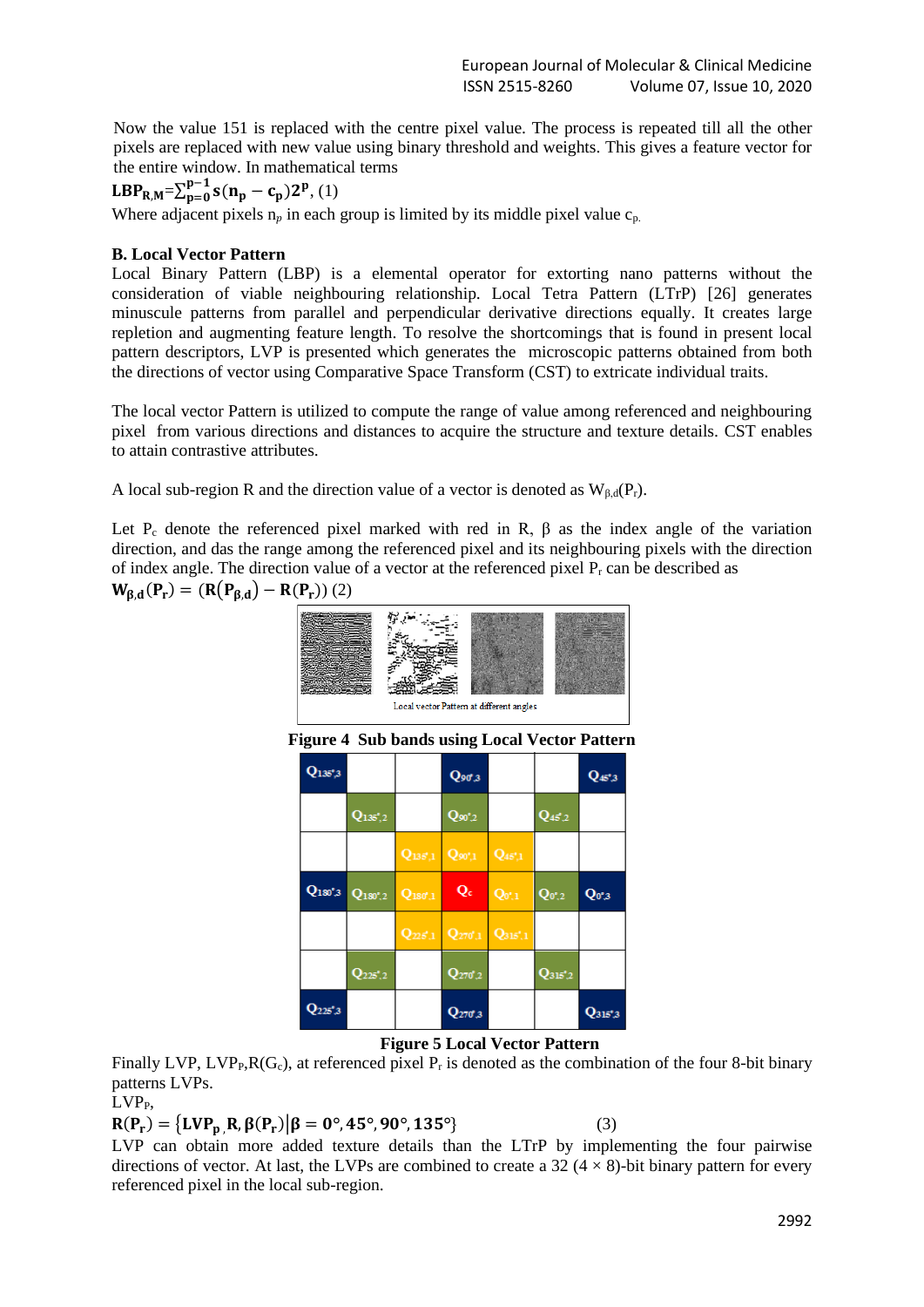#### **3.3 EMPIRICAL WAVELET TRANSFORM**

Empirical wavelet transform disintegrates the specified bit stream into distinct ways by constructing adaptive wavelet filter bank. The Fourier band is segregated as X closest segments and then X-1 edges are needed leaving 0 and  $\pi$ . With the intension of finding the edges, the position of local maxima in the spectral region are identified and arranged in reverse order. The support boundaries are taken as the central point between consecutive maxima.

Let  $\omega_n$  be the support boundaries and  $T_n$  be half the length of transition phase. Let we choose Tn =Υ  $ω_n$ .

- 1. The input is taken as *f* and N (number of scales).
- 2. Consider *f* be the fourier transform of *f* and compute the local maxima of  $f$  on  $[0,\pi]$  and find the set  $\{\omega_n\}$ .
- 3. Select the value of Y where  $\gamma < \min_{n \in \mathbb{R}^{n+1-\omega_n}}$  $\frac{\omega_{n+1-\omega_n}}{\omega_{n+1+\omega_n}}$ )<sup>.</sup>
- 4. Construct the filter bank.
- 5. Separate the signal to obtain each component.



**Figure 6 Empirical Wavelet Transform**

A phase  $T_n$  that switch over from one state to another is denoted with thickness  $2T_n$ . It is positioned around each edge  $\omega_n$ . For all n>0, the empirical scaling function is given as equations (1), (2) and (3) respectively.

$$
\varphi^n n(\omega) = 1if|\omega| \le (1 - \gamma)\omega_n(4)
$$
  

$$
\varphi^n n(\omega) = \cos\left[\frac{\pi}{2}\beta\left(\frac{1}{2\gamma\omega_n}(|\omega|(1 - \gamma)\omega_n)\right)\right]
$$
  
if  $(1 - \gamma)\omega_n \le |\omega| \le (1 + \gamma)\omega_n(5)$ 

#### $\varphi$ <sup>n</sup>( $\omega$ ) = 0 otherwise (6)

The empirical wavelets are denoted as equations (4), (5), (6) and (7) correspondingly.  $\mathbf{w}^n \mathbf{n}(\omega) = 1$ 

$$
\text{if } (1+\gamma)\omega_n \le |\omega| \le (1-\gamma)\omega_{n+1} (7)
$$
\n
$$
\psi \cap (\omega) = e^{-1\frac{\omega}{2}} \cos \left[ \frac{\pi}{2} \beta \left( \frac{1}{2\gamma \omega_{n+1}} (|\omega| - (1-\gamma)\omega_{n+1}) \right) \right]
$$
\n
$$
\text{if } (1-\gamma)\omega_{n+1} \le |\omega| \le (1+\gamma)\omega_{n+1} (8)
$$
\n
$$
\psi \cap (\omega) = e^{-1\frac{\omega}{2}} \sin \left[ \frac{\pi}{2} \beta \left( \frac{1}{2\gamma \omega_n} (|\omega| - (1-\gamma)\omega_n) \right) \right]
$$
\n
$$
\text{if } (1-\gamma)\omega_n \le |\omega| \le (1+\gamma)\omega_n (9)
$$
\n
$$
\psi \cap (\omega) = 0 \quad \text{otherwise} \tag{10}
$$

#### **Correntropy Features**

Correntropy is a nonlinear computation of resemblance among two arbitrary variables X and Y. Then the correntropy can be estimated as

$$
C(X,Y) = \frac{1}{M} \sum_{i=1}^{M} D(X_i, Y_i)(11)
$$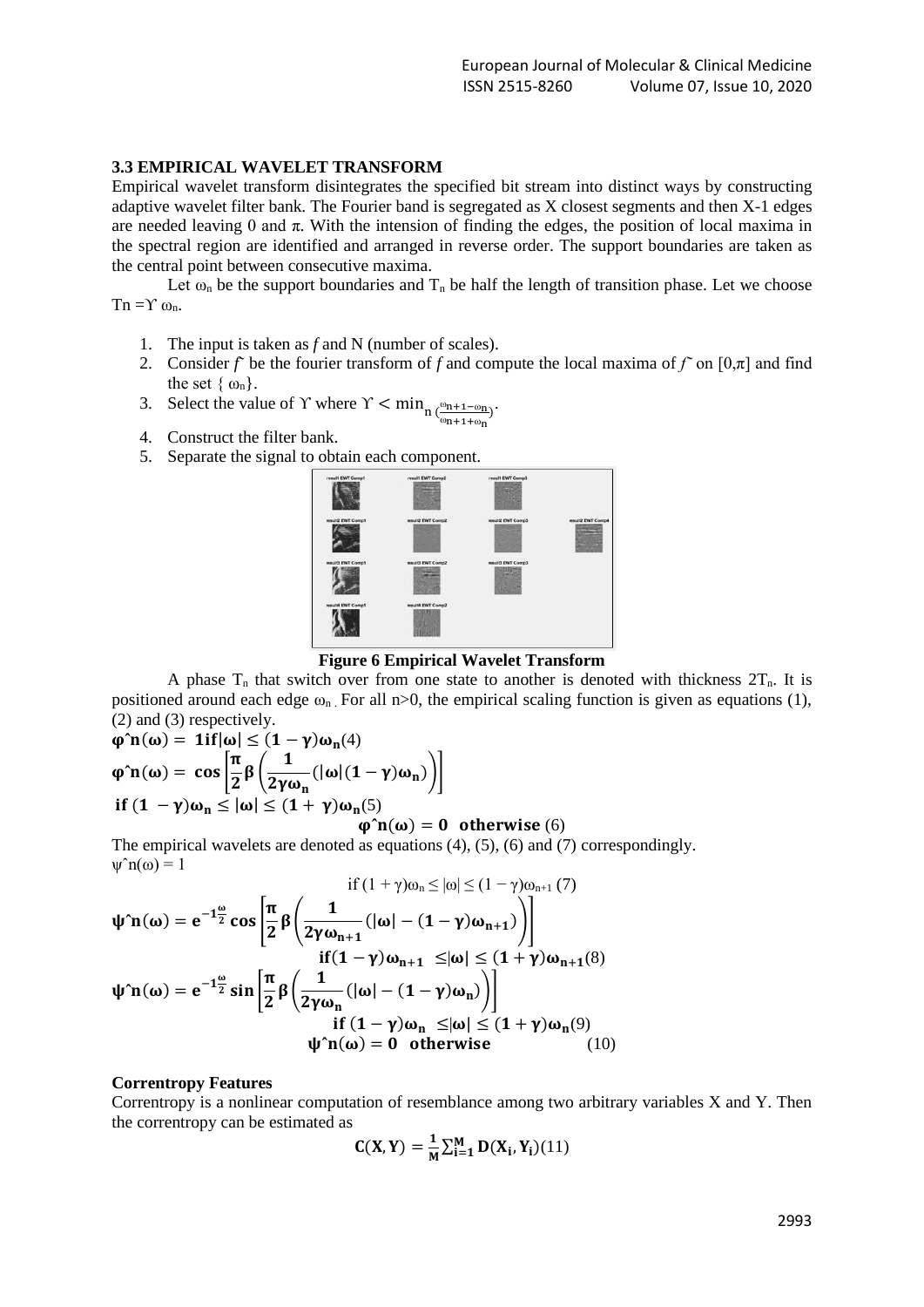For each image, four EWT components are attained and for each decomposed EWT component, three correntropy features are gained. In this way twelve correntropy features are got for each image. Based on t value, the acquired correntropy features are positioned and the extremely inequitable details are picked using student's test algorithm. The attributes are homogenized with mean value as zero and standard deviation as one (z-score normalization)

ZScore can be computed as

ZScore = 
$$
\frac{y - mean}{sd}(12)
$$
  
sd =  $\sqrt{\frac{\sum(y - mean)^2}{num}}(13)$ 

Where y is the individual feature value, mean is the average of all the feature values and sd is standard deviation and num is the sum of feature values.

# **3.4 CLASSIFICATION**

#### **A. SVM classifier**

Support vector machine (SVMs)is a method implemented for [categorization,](http://scikit-learn.org/stable/modules/svm.html#svm-classification) [regression](http://scikit-learn.org/stable/modules/svm.html#svm-regression) and [outliers](http://scikit-learn.org/stable/modules/svm.html#svm-outlier-detection)  [detection.](http://scikit-learn.org/stable/modules/svm.html#svm-outlier-detection) Support Vector Machine (SVM) is predominantly a classifier routine that analyzes the tasks by creating hyper planes in a multidimensional space that detach cases of diverse class labels Pseudocode:

- Input the sample data
- Generate data, a two-column matrix containing length and width measurements.
- From the class vector, introduce a new column vector namely groups to categorize data into two sets: glaucoma and non glaucoma.
- Randomly choose training and test sets.
- Train an SVM classifier by means of a linear kernel function and design the categorized data.
- Apply *svmclassify* function to classify the test set.
- Calculate the efficiency of the classifier

# **B. Random Forest classifier**

The random forest algorithm can be used for the process such as classification and the regression. It can manage the omitted values and can be applied for categorical values also.

The principle for random forest method can be divided into multiple phases.

- Random forest construction code.
- Code to make decision based on generated random forest classifier.

Principle for Random Forest construction:

- 1. Consider "w" be entire features and choose "r" features from whole where r is lesser than w
- 2. Compute the node value "a" using best split concept.
- 3. Split the node "a" into subnodes using the same concept.
- 4. Repeat the steps from1 to 3tillthe last node is reached.
- 5. construct forest by reiterating steps 1 to 4. for example, the steps should be repeated "n" number times to generate "n" number of trees.

Principle for Random forest prediction:

- 1. Initially consider the test features. Prognosticate the outcome by applying the rules of each randomly generated decision tree. Save the endresult
- 2. Calculate the priority for each endresult.
- 3. Decide the higher precedence endresult as final.

# **C. K Nearest Neighbour Classifier**

KNN is a process based on simple principle. Pseudo code:

- Store the records.
- $\blacksquare$  Reset the value of k.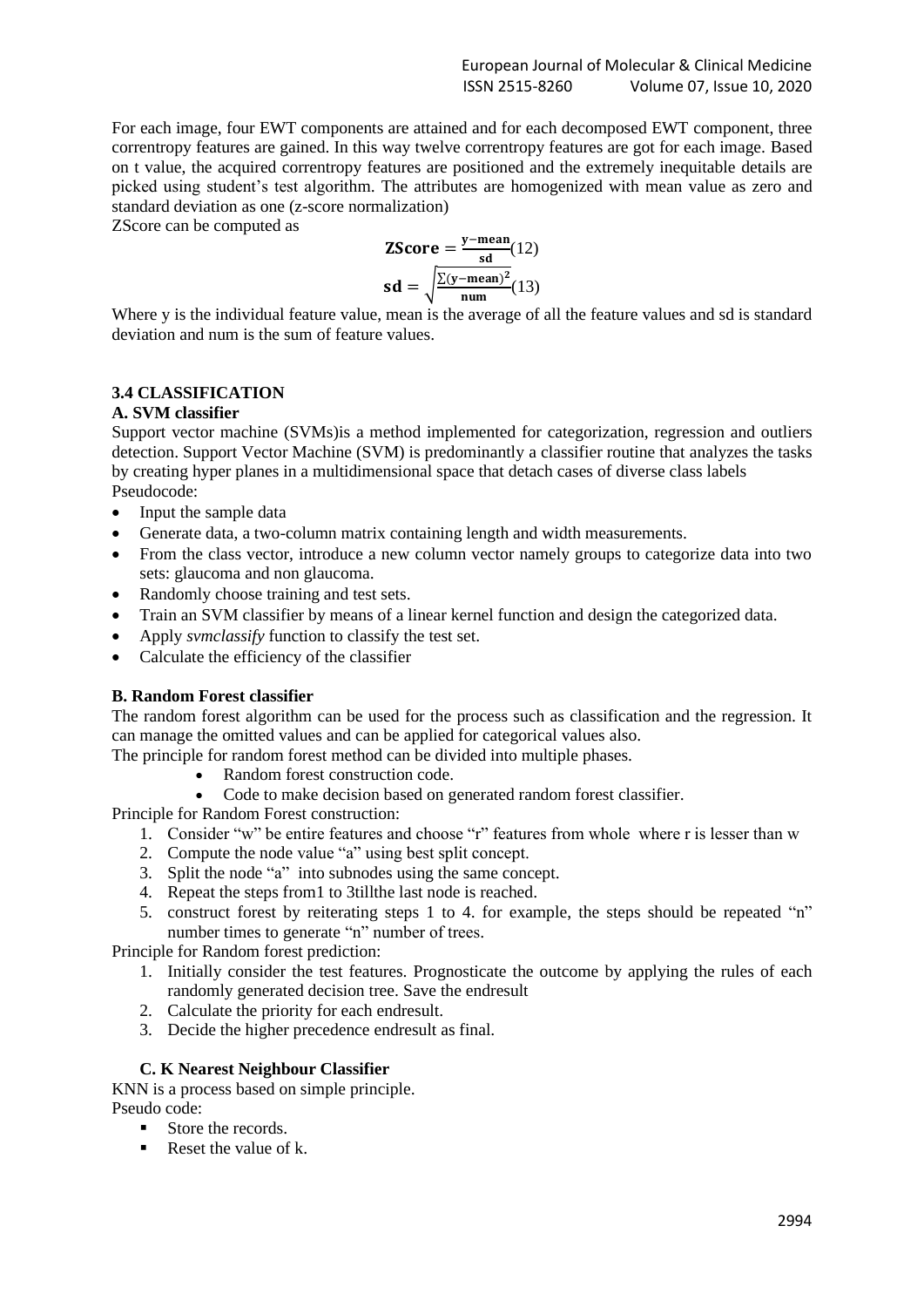- Consider each data in dataset. evaluate the range between the test data and every line of training data. Add distance value and index value of each data to a structured collection.
- Place the calculated distance value and indices value in ascending order.<br>■ Choose the first "k" rows among the organized data collection
- Choose the first "k" rows among the organized data collection.
- Find the majority reappeared group of the rows and restore it.

#### ▪ **D. Decision tree classifier**

It is a type of supervised machine learning. It is utilized for both classification and regression. It works efficiently with non-linear data. As it uses only one feature for each node to split the data, construction of decision tree is very simple.

Root node is the initial point of a tree. The first split is done at this stage. Each internal node represents a feature that leads to the prediction of the outcome. Leaf nodes or terminating nodes indicate the final class of the outcome. Branches are connections or link between two nodes. Pseudo code:

- 1. Choose the feature that classifies the dataset into expected class and allot that feature to the root node.
- 2. Traverse down from the root node and categorize the data at each internal node till arriving at the leaf node.
- 3. Repeat step1 and step2 until the input data is assigned a label class.

# **4 EXPERIMENTAL RESULTS AND ANALYSIS**

#### **4.1 DATA SET**

This proposed LP LDS technique was experimented on MIAG-RIM ONE(release2)database that contains 255 normal images and 200 glaucomatous images. Among this,318(70%) images are utilized for training and 137(30%)images are employed for testing. This technique was examined for MIAG-RIM ONE (release3) database that contains 85 normal images and 39 glaucomatous images. Among 124 images,93(75%) images are utilized for training and 31(25%) images are manipulated for testing.



**Figure 7 Experimental Images**

#### **4.2 PERFORMANCE METRICS**

# **1. True Positive Rate (TPR) or Sensitivity or Recall**

Sensitivity is termed as the ratio of really affected persons in the concealed population who are diagnosed as affected. It involves the percentage that the test will accurately detect the affected.

$$
TPR = \frac{TP}{TP + FN} \quad (14)
$$

TP shows the count of affected image exactly identified being affected.

FN reveals the sum of affected image wrongly diagnosed as unaffected.

TN specifies the total of normal image correctly recognized as unaffected.

FP indicates the collection of normal image wrongly detected as affected.

#### **2. True Negative Rate (TNR) or Specificity or Selectivity**

The ratio of persons without disorder in the concealed population who are diagnosed as healthy. It implies the proportion that the test will accurately detect the normal persons.

$$
TNR = \frac{TN}{TN + FP}
$$
 (15)

When the value of sensitivity intensifies, the specificity dwindles and the same in reverse order.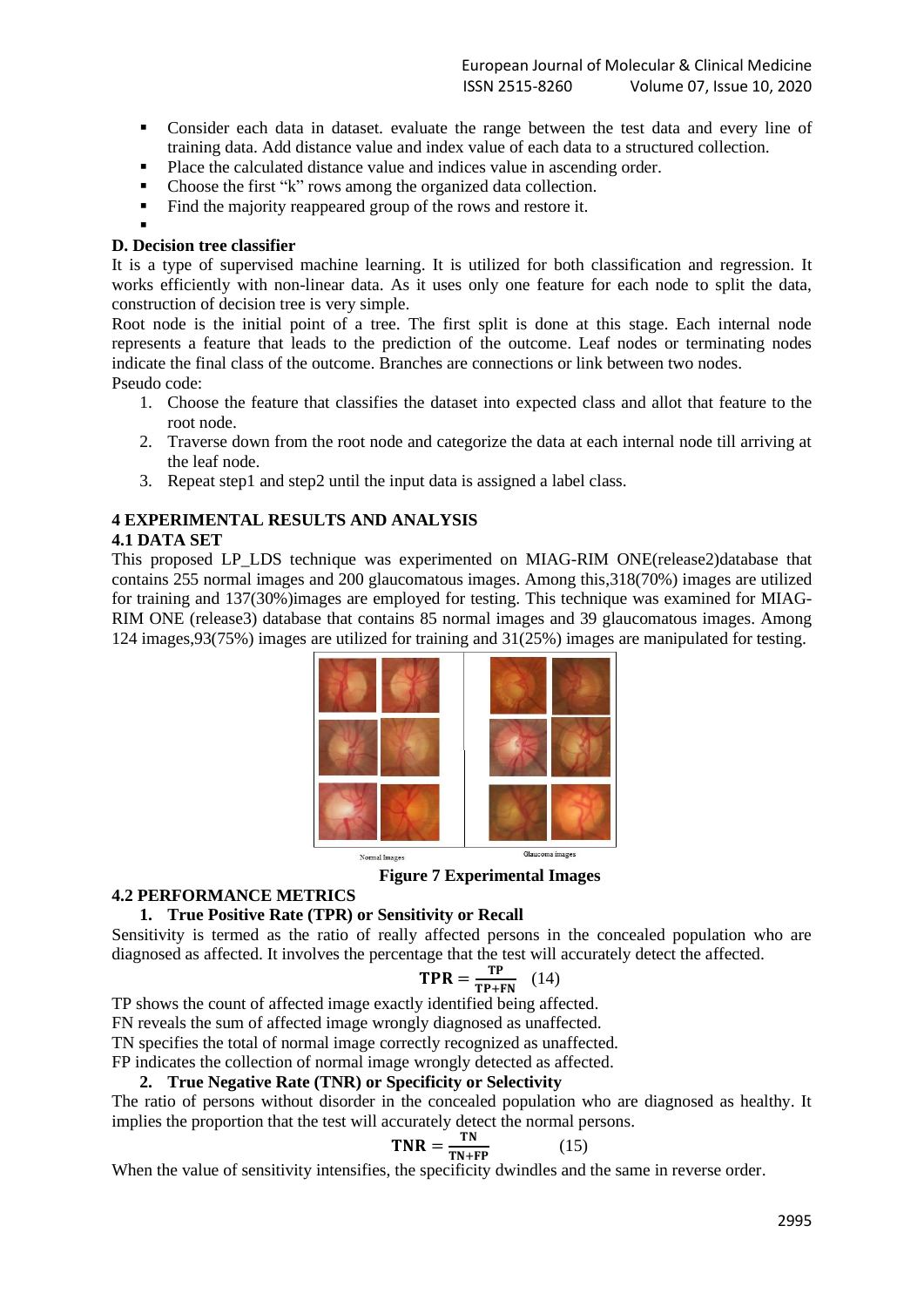#### **3. Accuracy**

The ratio of persons correctly detected as normal and glaucomatous to the total persons.

$$
\text{ACC} = \frac{\text{TP+TN}}{\text{TP+FP+TN+FN}} \qquad (16)
$$

# **4. Precision or Positive Predictive Value**

Positive Predictive value is the fraction that glaucoma is present when the analysis is positive

$$
P = \frac{TP}{TP + FP} \tag{17}
$$

#### **5. F1 Score**

It is two times the quotient of the mathematical product of precision as well as recall and the addition of precision with recall.

$$
F1 = 2 * \frac{\text{precision} \cdot \text{recall}}{\text{precision} + \text{recall}}(18)
$$

For the dataset RIMONE (release2), sensitivity value using Random forest classifier shows greater performance than SVM classifier by 17.99%, KNN classifier by 19.53% and decision tree classifier by 7.79%. The Specificity value using Random forest classifier demonstrates larger performance than SVM classifier by 17.99%, KNN classifier by 19.53% and decision tree classifier by 7.79%. The value of accuracy using Random forest classifier illustrates better performance than SVM classifier by 17.65%, KNN by 19.53% and decision tree classifier by 8.09%. The Precision value using Random forest classifier reveals higher performance than SVM classifier by 18.05%, KNN classifier by 20.30% and decision tree classifier by 8.51%. The F1Score value using Random forest classifier indicates enhanced performance than SVM classifier by 18.08%, KNN by 19.87% and decision tree classifier by 8.07%.The following Table 1 shows the performance of classifiers for RIMONE release2 and release3 dataset and Figure 8 reveals the results of classifiers for both the datasets.

**Table 1 Performance of classifiers using LP\_LDS method**

|                           |                    | <b>SVM</b> | RF     | <b>KNN</b> | <b>Decision Tree</b> |
|---------------------------|--------------------|------------|--------|------------|----------------------|
| Dataset                   | Accuracy           | 0.7206     | 0.8971 | 0.6985     | 0.8162               |
| <b>RIMONE</b><br>release2 | <b>Sensitivity</b> | 0.713      | 0.8929 | 0.6976     | 0.815                |
|                           | <b>Specificity</b> | 0.713      | 0.8929 | 0.6976     | 0.815                |
|                           | Accuracy           | 0.5806     | 0.6774 | 0.4516     | 0.5806               |
| Dataset<br><b>RIMONE</b>  | <b>Sensitivity</b> | 0.481      | 0.5262 | 0.3595     | 0.481                |
| release3                  | <b>Specificity</b> | 0.481      | 0.5262 | 0.3595     | 0.481                |



**Figure 8 Performance of Classifiers using LP\_LDS method**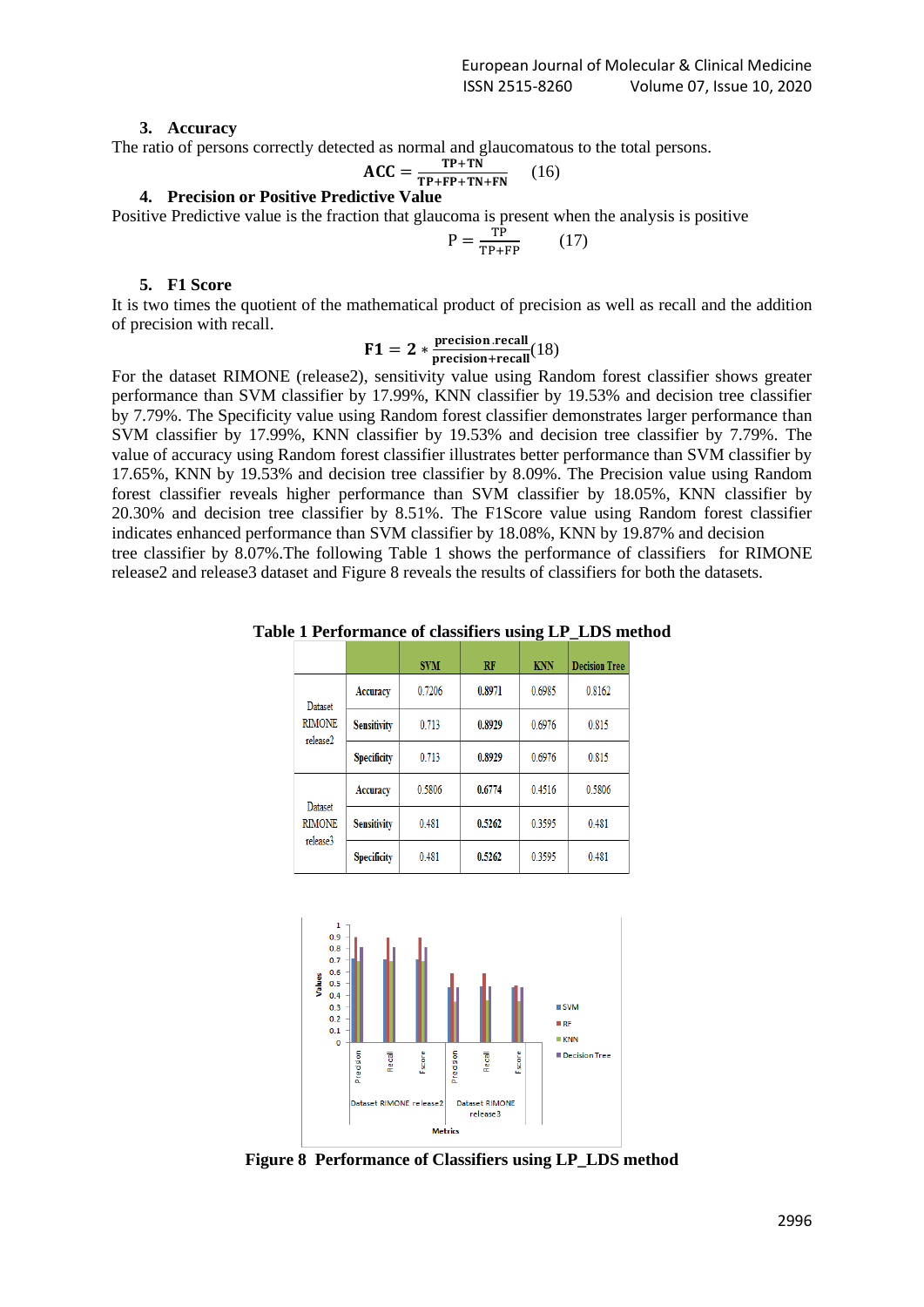From Table 1 and Figure 8, it is shown that RF classifier performs higher than other classifiers. Due to its versatile feature and default hyper parameters of random forest, it shows good prediction result than other classifiers. Decrease in over fitting problem and reduction in variance value improves the accuracy of random forest classifier.

#### **5. CONCLUSION**

Related to the study of OD detection, the fundus image features are extorted using local vector pattern from the segmented OD region. The image components are not acquired from raw fundus images, but obtained after applying local vector pattern. These Local Vector Pattern applied image components were decomposed using Little Wood Paley Empirical Wavelet Transform. The attributes are selected after acquisition of correntropy features and were normalized using z-score normalization. The normalized features were classified using decision tree , random forest, SVM and KNN classifiers. The performance of random forest classifier was found to be higher than other classifiers.

# **REFERENCES**

- 1[.Marwan D. Saleh](https://ieeexplore.ieee.org/search/searchresult.jsp?searchWithin=%22First%20Name%22:%22Marwan%20D.%22&searchWithin=%22Last%20Name%22:%22Saleh%22&newsearch=true&sortType=newest) , [N. D. Salih](https://ieeexplore.ieee.org/search/searchresult.jsp?searchWithin=%22First%20Name%22:%22N.%20D.%22&searchWithin=%22Last%20Name%22:%22Salih%22&newsearch=true&sortType=newest) , [C. Eswaran](https://ieeexplore.ieee.org/search/searchresult.jsp?searchWithin=%22First%20Name%22:%22C.%22&searchWithin=%22Last%20Name%22:%22Eswaran%22&newsearch=true&sortType=newest) , [Junaidi Abdullah,](https://ieeexplore.ieee.org/search/searchresult.jsp?searchWithin=%22First%20Name%22:%22Junaidi%22&searchWithin=%22Last%20Name%22:%22Abdullah%22&newsearch=true&sortType=newest) "Automated segmentation of optic disc in fundus images**",** [IEEE 10th International Colloquium on Signal Processing and its](https://ieeexplore.ieee.org/xpl/mostRecentIssue.jsp?punumber=6798245)  [Applications,](https://ieeexplore.ieee.org/xpl/mostRecentIssue.jsp?punumber=6798245)2014
- 2 Artem [Sevastopolsky,](https://www.researchgate.net/profile/Artem_Sevastopolsky) "Optic Disc and Cup Segmentation Methods for Glaucoma Detection with Modification of U-Net Convolutional Neural Network", Pattern [Recognition](https://www.researchgate.net/journal/1054-6618_Pattern_Recognition_and_Image_Analysis) and Image [Analysis](https://www.researchgate.net/journal/1054-6618_Pattern_Recognition_and_Image_Analysis) , April 2017.
- 3[.Fengshou Yin](https://www.researchgate.net/scientific-contributions/26644902_Fengshou_Yin)[,Jiang Liu,](https://www.researchgate.net/profile/Jiang_Liu4) [Damon Wing Kee Wong,](https://www.researchgate.net/scientific-contributions/14216752_Damon_Wing_Kee_Wong)[Ngan Meng Tan,](https://www.researchgate.net/scientific-contributions/15322792_Ngan_Meng_Tan) "Automated segmentation of optic disc and optic cup in fundus images for glaucoma diagnosis", Conference: Computer-Based Medical Systems (CBMS), 2012.
- 4.Daniel Welfer, Jacob Scharcanski, Cleyson M Kitamura, Melissa M Dal Pizzol, "Segmentation of the optic disk in color eye fundus images using an adaptive morphological approach"[,Computers](https://www.sciencedirect.com/science/journal/00104825)  [in Biology and Medicine](https://www.sciencedirect.com/science/journal/00104825)[Volume 40, Issue2,](https://www.sciencedirect.com/science/journal/00104825/40/2) February 2010.
- **5.**Al-Bander, Baidaa, Williams, Bryan M , Al-Nuaimy, Waleed , Al-Taee, Majid A , Pratt, Harry and Zheng, Yalin ,"Dense Fully Convolutional Segmentation of the Optic Discand Cup in Colour Fundus for Glaucoma Diagnosis. ",DOI: 10.3390/sym10040087,March 2018.
- 6. Jefferson Alves de Sousa, Anselmo Paiva, João Dallyson Sousa de Almeida, "Texture based on geostatistic for glaucoma diagnosisfrom funduseye image", [Multimedia Tools and](https://www.researchgate.net/journal/1380-7501_Multimedia_Tools_and_Applications)  [Applications](https://www.researchgate.net/journal/1380-7501_Multimedia_Tools_and_Applications) 76(1) , March 2017.
- 7.Shishir Maheshwari, Ram Bilas Pachori, U RajendraAcharya, "Automated diagnosis of glaucomausing empiricalwavelet transform and correntropy features extracted from fundus images", IEEE DOI: 10.1109/JBHI.2016.2544961 March 2016.
- 8. [Mahdad Esmaeili,](https://www.researchgate.net/profile/Mahdad_Esmaeili) [Alireza Mehri Dehnavi,](https://www.researchgate.net/profile/Alireza_Dehnavi) [Hossein Rabbani,](https://www.researchgate.net/profile/Hossein_Rabbani2) "3D Curvelet-Based Segmentation and Quantification of Drusen in Optical Coherence Tomography Images "[,Journal of Electrical](https://www.researchgate.net/journal/2090-0147_Journal_of_Electrical_and_Computer_Engineering)  [and Computer Engineering2](https://www.researchgate.net/journal/2090-0147_Journal_of_Electrical_and_Computer_Engineering)017(3):1-12 , DOI: 10.1155/2017/4362603, January 2017.
- 9[.Mohammad Saleh Miri,](https://www.researchgate.net/profile/Mohammad_Saleh_Miri) [Kyungmoo Lee,](https://www.researchgate.net/profile/Kyungmoo_Lee) [Meindert Niemeijer,](https://www.researchgate.net/profile/Meindert_Niemeijer) [Mona K Garvin,](https://www.researchgate.net/profile/Mona_Garvin) "Multimodal Segmentation of Optic Disc and Cup from Stereo Fundus and SD-OCT Images", [Proceedings of](https://www.researchgate.net/journal/0277-786X_Proceedings_of_SPIE-The_International_Society_for_Optical_Engineering)  SPIE - [The International Society for Optical Engineering](https://www.researchgate.net/journal/0277-786X_Proceedings_of_SPIE-The_International_Society_for_Optical_Engineering) 8669 , DOI: 10.1117/12.2007010, March 2013.
- 10. Suraya Mohammad, ,Tim Morris, Neil Thacker,"Texture Analysis for the Segmentation of Optic Disc in Retinal Images", IEEE International Conference on Systems, Man, and Cybernetics,DOI: 10.1109/SMC.2013.727, October2013.
- 11[.Maíla](https://www.researchgate.net/profile/Maila_Claro) de Lima Claro, [Leonardo](https://www.researchgate.net/scientific-contributions/2114536547_Leonardo_de_Moura_Santos) de Moura Santos, [Wallinson](https://www.researchgate.net/scientific-contributions/2114538045_Wallinson_Lima_e_Silva) Lima e SilvaAndré Macedo [Santana,](https://www.researchgate.net/scientific-contributions/69683325_Andre_M_Santana) "Automatic Glaucoma Detection Based on Optic Disc Segmentation and Texture Feature Extraction",DOI: 10.19153/cleiej.19.2.4, August 2016.
- 12.P.V.Raoa, Gayathri.Rb , Sunitha.Rc, "A Novel Approach for Design and Analysis of Diabetic Retinopathy, Glaucoma Detection using Cup to Disk Ratio and ANN", ScienceDirect 2nd International Conference on Nanomaterials and Technologies , 2014.